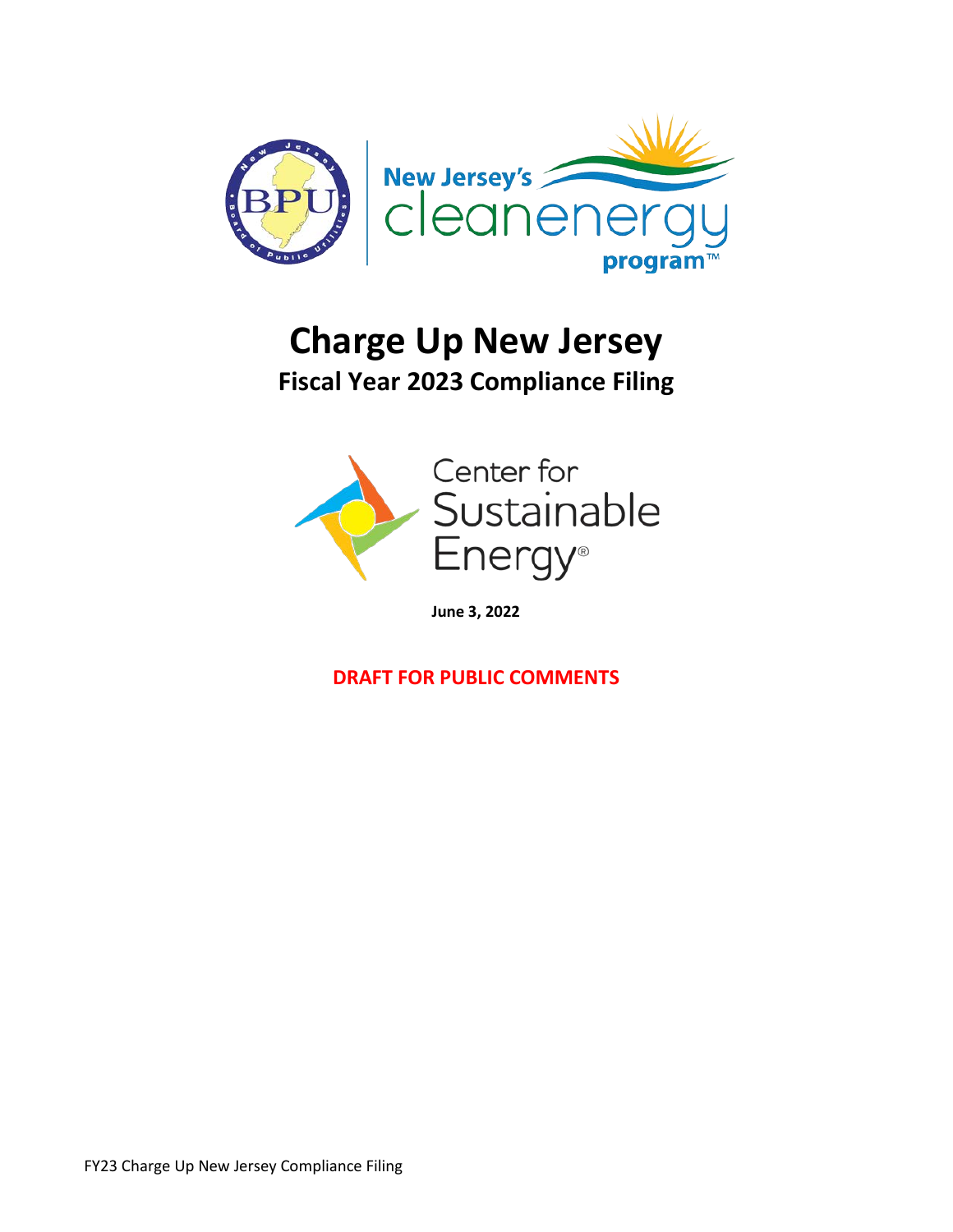(this page intentionally left blank)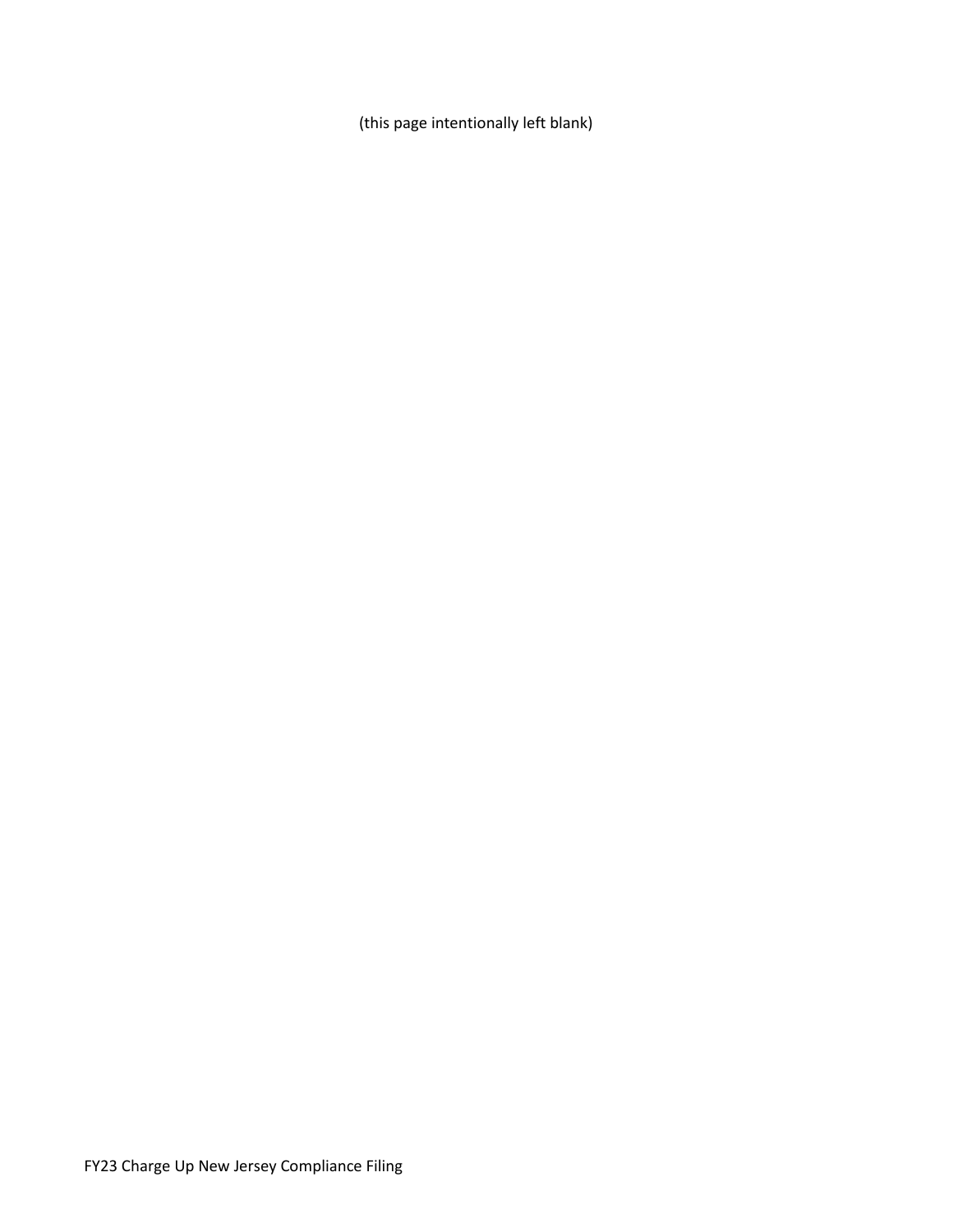# **Table of Contents**

- I. Introduction
- II. Program Purpose and Strategy Overview
- III. Program Description
- IV. Eligibility for the Vehicle Incentive

Applicant Eligibility

Vehicle Eligibility

Incentives for Eligible Vehicles

V. Program Requirements

Application Process

Applicant Responsibilities

VI. Electric Vehicle Charger Incentive

Applicant Eligibility

Equipment Eligibility

Incentives for Eligible Equipment

- VII. Call Center Coordination
- VIII. Quality Control Provisions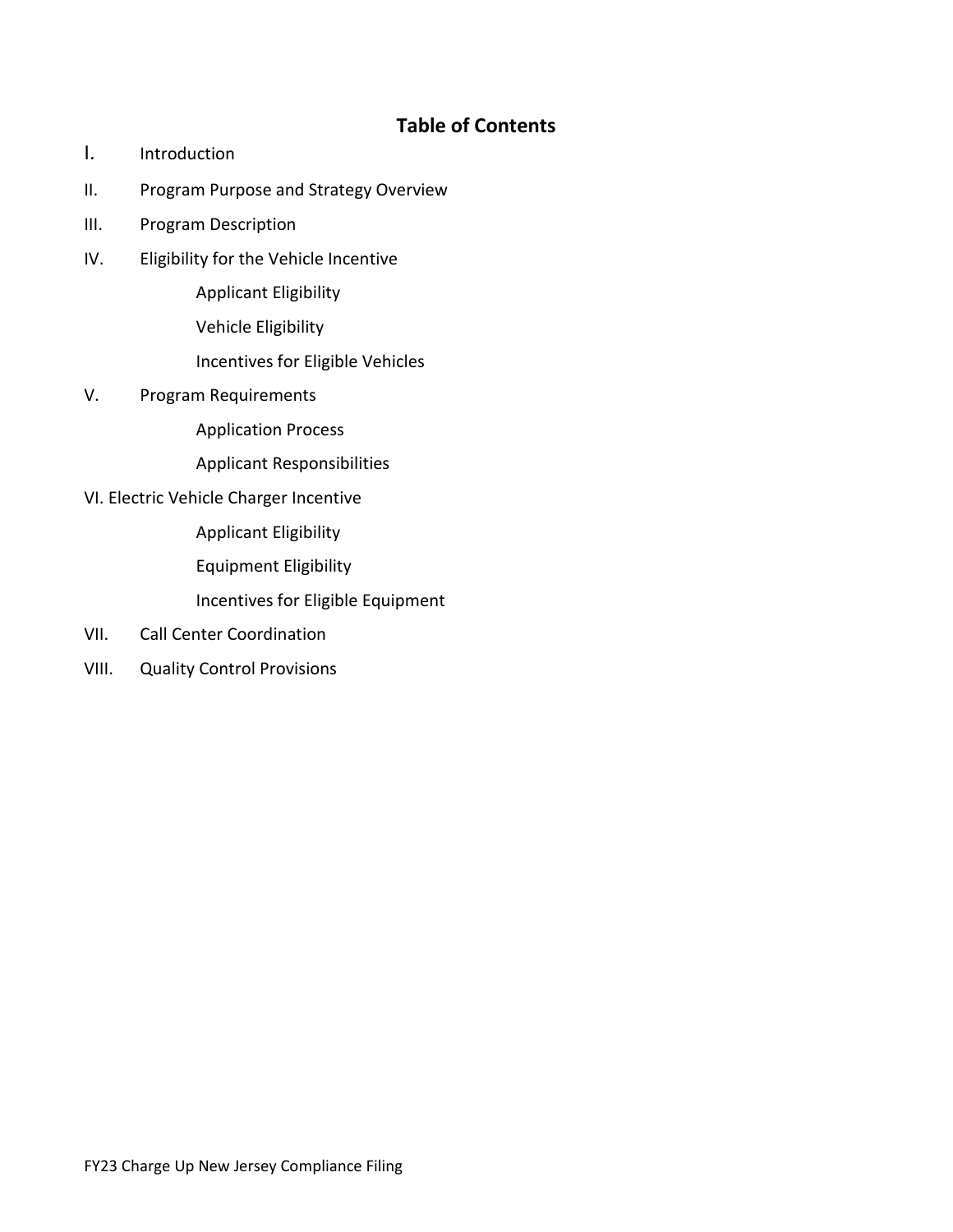## **I. Introduction**

This Fiscal Year 2023 ("FY23") Compliance Filing provides the program description for the Charge Up New Jersey Program (the "Program"), administered by the New Jersey Board of Public Utilities ("BPU" or the "Board") and its Division of Clean Energy ("DCE"). The Charge Up New Jersey Program was developed in accordance with S-2252, L. [2019, c.](https://www.njleg.state.nj.us/2018/Bills/PL19/362_.PDF) 362, codified at N.J.S.A. 48:25-1 to -11 ("EV Act"), and amending, in relevant part, N.J.S.A. 48:3-60(a)(3), which directed the Board to establish and implement a program to incentivize the purchase or lease of new lightduty plug-in electric vehicles ("EV") in the State of New Jersey, as well develop an incentive for residential, athome EV charging equipment.

## **II. Program Purpose and Strategy Overview**

The Program was mandated by the signing of S-2252 into law on January 17, 2020 by Governor Murphy. The Program has been developed to serve the public in three phases. Phase One of the Program enabled New Jersey residents who purchased or leased an eligible EV between January 17, 2020 and December 15, 2020 to apply for an incentive post-purchase. This FY23 Compliance Filing covers Phases Two and Three of the Program. Following Board approval and contingent upon Legislative appropriation of funding, the FY23 Program will take effect in the Summer of 2022. The vehicle incentive is supported by the 10-year, non-lapsing Plug-in Electric Vehicle Incentive Fund in the amount of \$30 million annually, funded by the societal benefits charge ("SBC"). Phase Three, the Electric Vehicle Charger Incentive, is anticipated to launch in FY22 as well.

Phase One - The Post-Purchase Vehicle Incentive: Phase One of the Charge Up New Jersey Program covered individuals who purchased or leased an EV from January 17, 2020 through December 15, 2020. The post-purchase portal closed on March 15, 2021. During Phase One, applicants applied directly to the Center for Sustainable Energy ("CSE" or "Program Administrator") for the incentive, at the official Program website, following the purchase or lease. Incentives were processed on a first-come, first-served basis by the Program Administrator and issued to eligible applicants in a single payment via check. All incentives were subject to availability of funds. All eligible applicants who applied by March 15, 2021 and were approved were paid an incentive based on the Terms and Conditions of Year One of the Program. Some applicants, due to the availability of funding, were paid at the start of FY22.

Phase Two - The Point-of-Sale Vehicle Incentive: In the Summer of 2021, Phase Two launched, following Board approval and Legislative appropriations. Phase Two was designed to further simplify the process for applicants, so that the applicant benefits from the incentive at the time of the vehicle transaction in a New Jersey dealership or showroom. The incentive is applied in full directly at the time of the point-of-sale ("POS") or transaction, and all documentation is facilitated by the salesperson or representative at the dealership or showroom. The incentives are paid by the Program Administrator to the dealership or showroom to reimburse them in full for the incentives paid to consumers. The total amount of this portion of the FY23 Charge up New Jersey Program is approximately \$35 million.

Phase Three - The Electric Vehicle Charger Incentive: L. 2019, c. 362 authorized the BPU to develop and launch an incentive of up to \$500 for at-home, residential EV charging equipment, funded through the SBC. As a result of feedback received during the stakeholder process for the Charge Up New Jersey Program, the Phase Three incentive amount will be \$250. The FY23 budget is estimated at \$5.5 million for this program, which includes the \$3 million provided in FY22.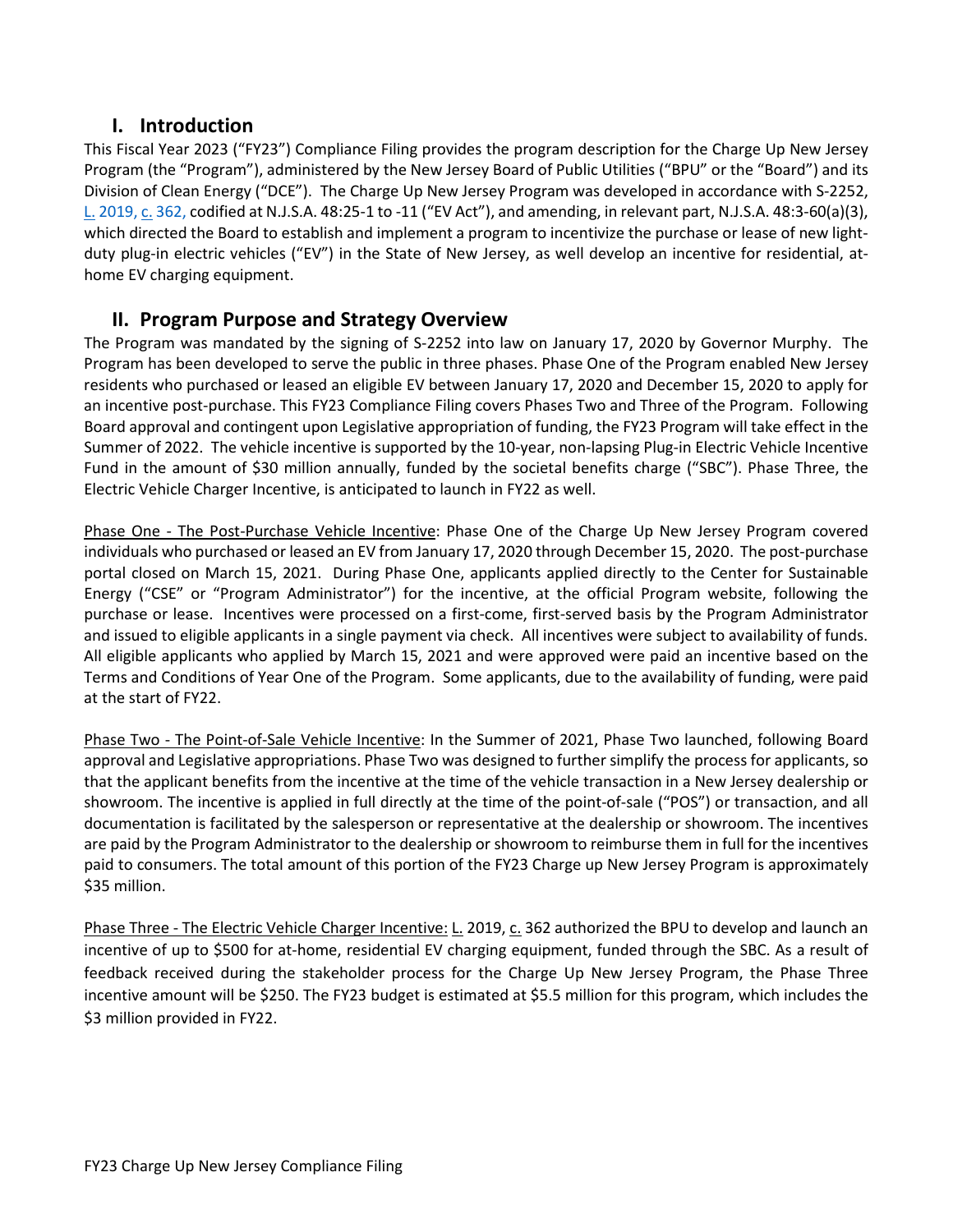## **III. Program Description**

The intent of the Charge Up New Jersey Program is to encourage the purchase or lease of new light-duty plug-in EVs in the State and to assist car buyers with making the switch to driving electric, consistent with N.J.S.A. 48:25-  $4(a)$ . The goal is to provide an incentive that brings EVs into price parity with their internal combustion engine counterparts and helps prospective car buyers consider an EV as a feasible option when making an informed purchasing decision. Phase Two of the Program addresses the key market barriers of vehicle cost by offering a financial incentive directly at the POS. This incentive directly impacts the transition to electrifying passenger vehicles in the State by changing residents' behavior, but it also indirectly signals the EV industry as a whole that New Jersey is an ever-growing market. As such, the Charge Up New Jersey Program will help jumpstart and support the State's forward momentum to reach the goals signed into law by Governor Murphy.

The EV Act sets goals for the State related to transportation electrification. It established the Plug-in Electric Vehicle Incentive Fund and mandated the Board to establish and implement an incentive program for new lightduty plug-in EVs. It also granted the Board the authority to establish and implement an incentive program for athome, residential EV charging equipment. N.J.S.A. 48:25-4 and N.J.S.A. 48:25-6. The following State goals are related to transportation electrification for light-duty vehicles, as described in N.J.S.A. 48:25-3:

- 1. There must be at least 330,000 registered light-duty, plug-in EVs in New Jersey by December 31, 2025, and at least 2 million EVs registered in New Jersey by December 31, 2035.
- 2. At least 85% of all new light-duty vehicles sold or leased in New Jersey shall be plug-in EVs by December 31, 2040.

The BPU advances this Program with an aim of fulfilling these State goals and propelling the State forward toward transportation electrification, while decreasing greenhouse gas emissions.

# **IV. Eligibility for the Vehicle Incentive**

#### **Applicant Eligibility**

The Program seeks to support New Jersey residents who purchase or lease an eligible EV by providing an incentive at the POS. Applicants must meet the following requirements in order to be eligible to receive the vehicle incentive. The eligibility requirements will be checked by the dealer or showroom representative prior to completing the transaction to ensure the applicant meets the criteria to receive a POS incentive.

The applicant must:

- 1. Be a resident of the State of New Jersey at the time of vehicle purchase or lease, which will be verified via a current New Jersey Driver's License. Only a New Jersey Driver's License is eligible for residency verification. Utility bills, tax documentation, and other items with the applicant's address will **not** be accepted.
	- a. Active duty military members stationed in New Jersey, with permanent residency in another state, **will** qualify. Current military orders will be accepted as proof of residency documentation.
	- b. The Charge Up New Jersey Program is limited to individuals only. Businesses and other commercial entities, governments, and public entities are **not** eligible for this incentive.
- 2. Remain a resident of the State of New Jersey for at least two (2) years after the purchase or lease of the eligible EV that receives an incentive under the Program.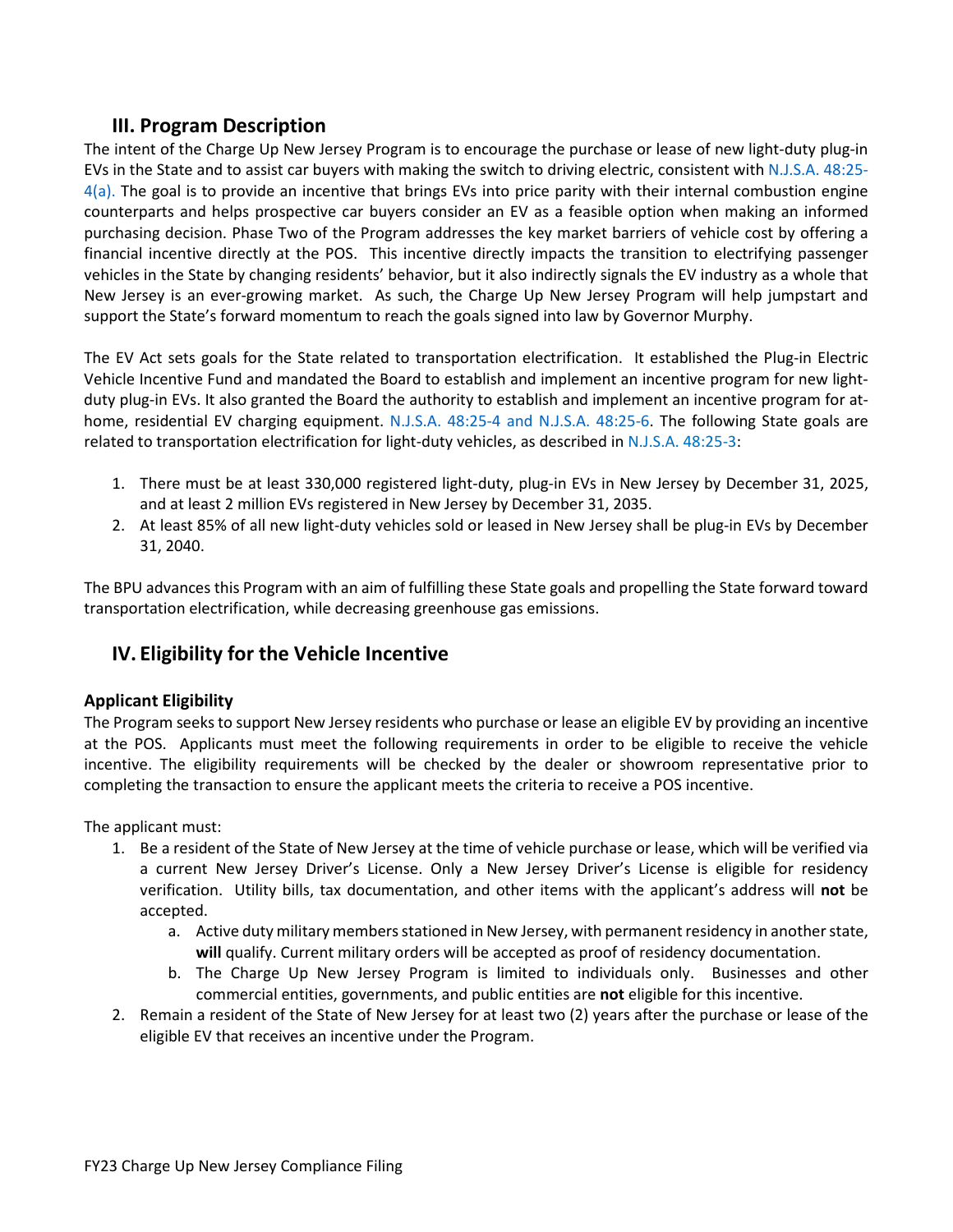- 3. Acknowledge that the entirety of the purchase or lease for an eligible vehicle must occur on or after the official launch of the FY23 Point-of-Sale Program, and in the State of New Jersey at a participating dealership or showroom.
	- a. Vehicles ordered in advance of the launch of the FY23 Point-of-Sale Program will not be eligible for an incentive.
	- b. A vehicle ordered, purchased, leased, and/or delivered out-of-state is not eligible for the incentive, including vehicles ordered online and delivered outside of the State.
	- c. A purchase or lease is deemed completed when the purchaser or lessee of the vehicle has executed and signed a purchase or lease contract or security agreement.
- 4. Commit to not modifying the vehicle's emissions control systems, hardware, software calibrations, or hybrid system.
- 5. Retain ownership, or an active lease agreement, and registration of the vehicle with the New Jersey Motor Vehicle Commission for a minimum of 36 consecutive months immediately after the vehicle purchase or lease date. Leased vehicles must reflect a minimum of 36 months on the original lease agreement.
- 6. Acknowledge that applicants may receive only up to three (3) vehicle incentives from the Program throughout the 10-year period that the Program is active.

#### **Vehicle Eligibility**

Pursuant to  $\underline{\mathsf{L}}$ . [2019, c.](https://www.njleg.state.nj.us/2018/Bills/PL19/362_.PDF) 362, an eligible vehicle for the Program is defined as:

- A new light-duty plug-in electric vehicle;
- With a Manufacturer Suggested Retail Price\* ("MSRP") below \$55,000;
- The entirety of the purchase or lease, including the ordering, for an eligible vehicle must occur on or after the official launch of the FY23 Point-of-Sale Program;
- The order date shall be defined as the date which the customer places a down payment of any sort on the vehicle. Purchased or leased in the State of New Jersey at a participating dealership or showroom; and
- Registered in New Jersey to a New Jersey resident.

\* In order to maintain a consistent and standardized approach to the MSRP cap under the Program:

- The MSRP and its impact on incentive eligibility will be taken into account only up to the point-of-sale. Any additions made to the vehicle thereafter that would otherwise alter the value of the vehicle will not alter the vehicle's eligibility for an incentive under the Program.
- The MSRP cap **will include** all line items on the purchase or lease agreement which relate to the value of the vehicle itself (including but not limited to battery upgrades, autonomous upgrades, wheel and tire packages, audio, and infotainment system). The MSRP cap **will not include** maintenance or vehicle care packages, additional vehicle accessories (i.e. first aid kits, floor mats, cargo nets, etc.), destination and delivery charges, tax, registration fees, title fees, and documentation fees since these line items do not relate to the value of the vehicle itself, but rather to the logistics, care, and maintenance of the vehicle.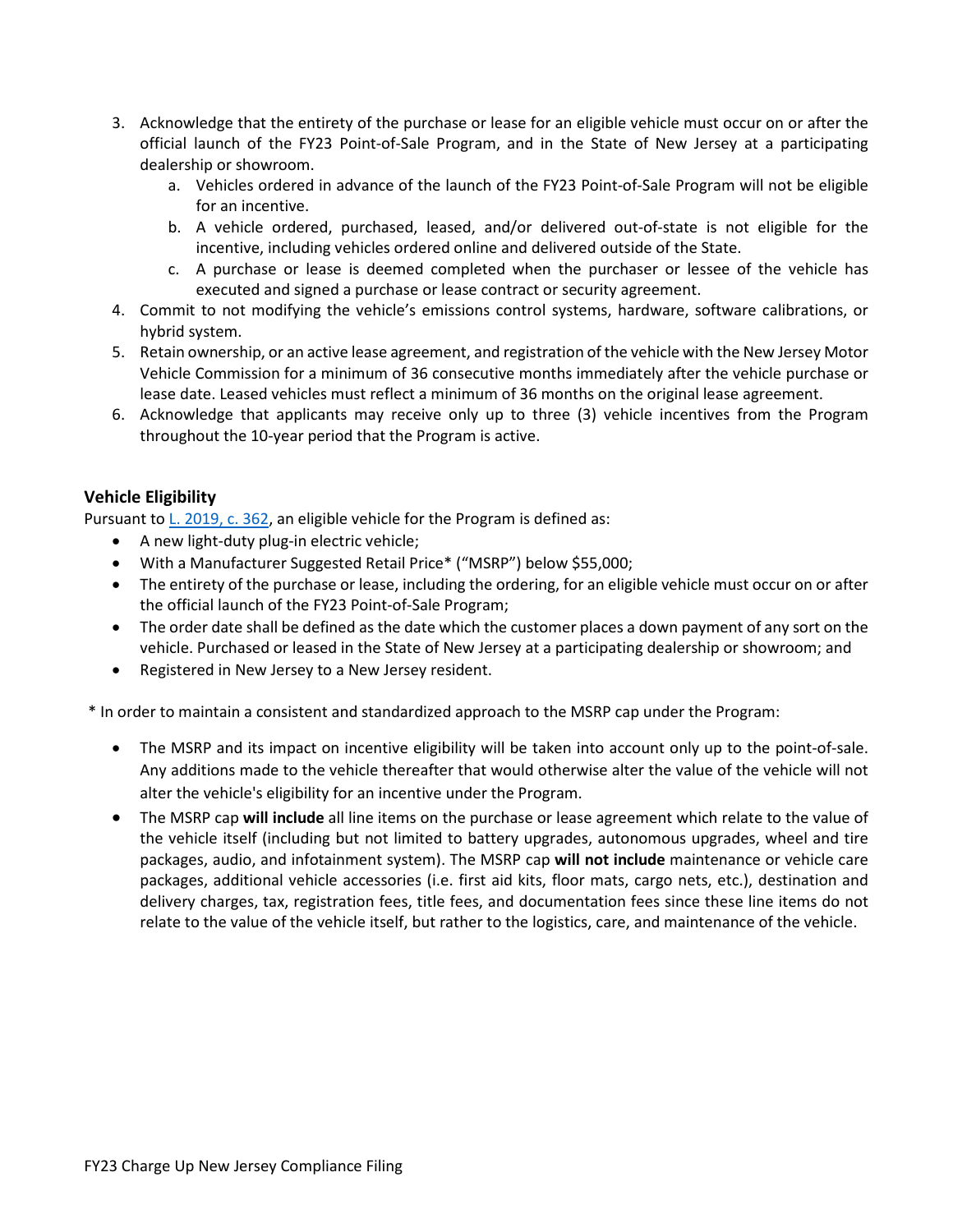#### **Incentives for Eligible Vehicles**

Staff is primarily focused on structuring the Program's incentive amount to encourage buyers or lessors who might otherwise not have considered an EV due to cost concerns. Staff recognizes that the Program should prioritize "incentive-essential" customers. The FY23 structure is a result of reviewing best practices in other states and the stakeholder process. The resulting incentive tiers retain the spirit of the EV Act and allow the \$25 per all-electric mile calculation to remain for most incentives.

As such, eligible electric vehicles, up to an MSRP of \$45,000, will have an incentive which equals \$25 per all-electric mile, up to a maximum of \$4,000. In order to increase the longevity of the funding and prevent vehicles with a higher MSRP from garnering a larger than necessary incentive, a second incentive tier will be available for eligible electric vehicles with an MSRP between \$45,001 and \$55,000. These vehicles will have an incentive calculation which equals \$25 per all-electric mile, up to a maximum of \$2,000.

| <b>Incentive Calculation</b>                   | <b>Determining Factor</b>                      |
|------------------------------------------------|------------------------------------------------|
| \$25 per all-electric mile, maximum of \$4,000 | Eligible Electric Vehicle, MSRP up to \$45,000 |
| \$25 per all-electric mile, maximum of \$2,000 | Eligible Electric Vehicle, MSRP between        |
|                                                | \$45,001 and \$55,000                          |

Ineligible vehicles under the Program include:

- Aftermarket plug-in hybrid EVs;
- EV conversions;
- Electric scooters;
- Electric all-terrain vehicles;
- Neighborhood or low speed EVs;
- Electric motorcycles, as well as other two or three wheeled EVs;
- Pre-owned plug-in EVs;
- Any vehicles purchased or leased outside the State of New Jersey;
- Any vehicles purchased, ordered, or leased prior to the launch of Year Two; and
- Any PHEV purchased, ordered or leased on or after January 1, 2023.

## **V. Program Requirements**

#### **Application Process**

Phase One – The Post-Purchase Program: Eligible applicants for the Post-Purchase Program purchased their vehicles between January 17, 2020 and December 15, 2020. The application period for the Post-Purchase Program closed on March 15, 2021. FY23's Charge Up Program does not include a post-purchase incentive.

Phase Two - The Point-of-Sale ("POS") Program: Dealerships and showrooms must enroll to participate in the Program by providing dealership and showroom contact and Automated Clearing House ("ACH") information via the dedicated Program website in advance of the Program's launch. Upon verification of information submitted through the enrollment application, representatives will gain access to a log-in portal to submit applications and check the status of existing applications on behalf of their customers. CSE provides dealerships with training on the incentive reimbursement application process and Program requirements.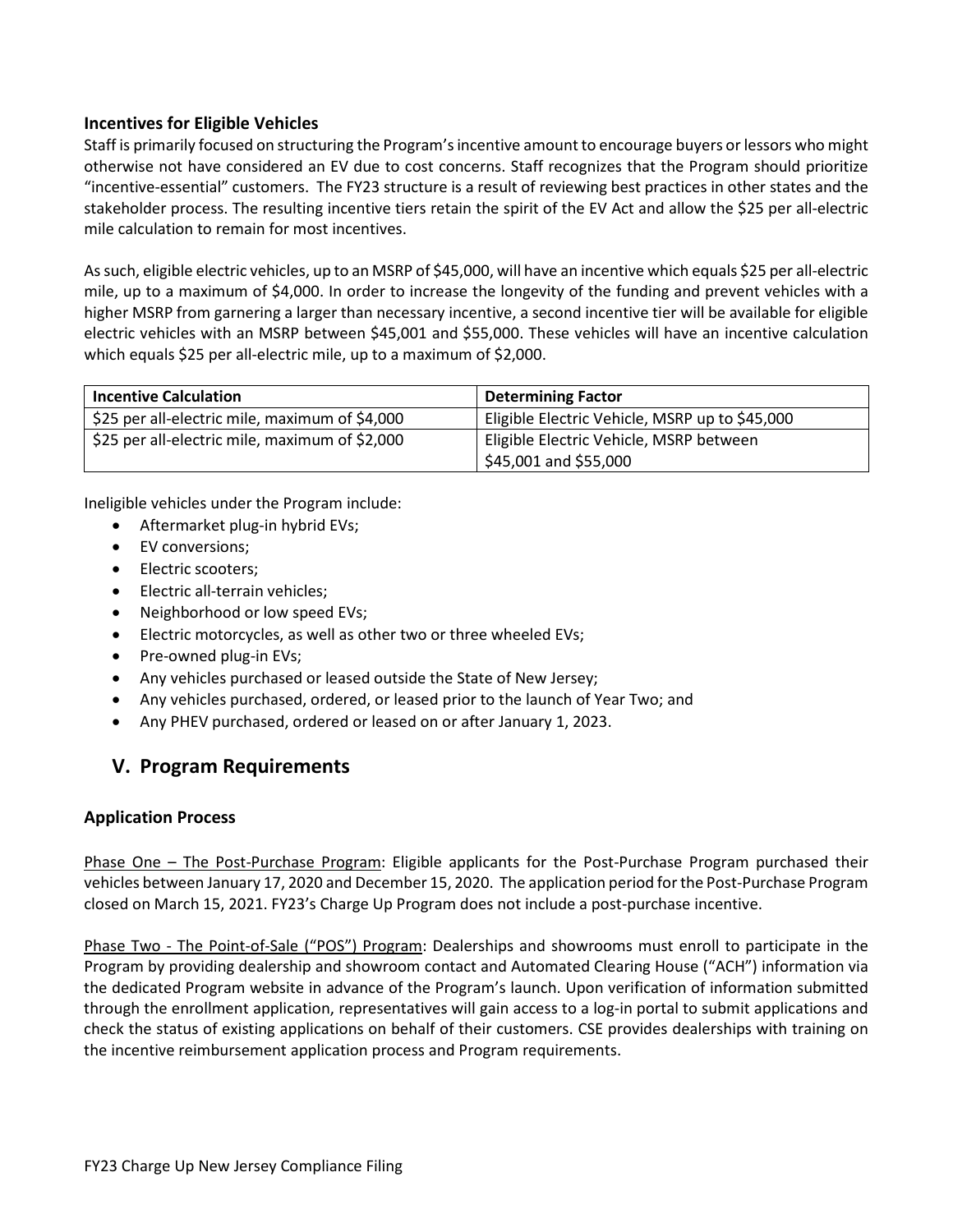For an individual to receive the incentive, they must purchase or lease an eligible EV from a participating dealership or showroom in the State of New Jersey. Dealership representatives will verify vehicle and applicant eligibility at the POS. After verifying eligibility, the representative will be required to reduce the contracted purchase or lease price by the full incentive amount. The incentive must be reflected as a clearly identifiable line item deduction in the contract. The representative will upload the required documentation to the Program application portal. Required documentation for each incentive application includes:

- New Jersey vehicle registration;
- Signed and executed vehicle contract;
- Proof of New Jersey Driver's License or Military Orders; and a
- Signed copy of the Program Terms and Conditions.\*

\*At the time a representative applies for an incentive through the Program portal, the most current version of the Implementation Manual and the Terms and Conditions will apply. In addition, an electronic signature will be accepted and considered valid for the acknowledgement and signing of the Program Terms and Conditions.

Funding will be reserved upon application submission. Dealers shall submit incentive applications through the Dealer Web Portal at https://chargeup.njcleanenergy.com. Dealerships and showrooms will have 14 calendar days from the transaction date to apply for a reimbursement of the incentive from the Program. Applications started more than 14 calendar days after the vehicle transaction is completed will be blocked from submitting an application. Once an application is started, representatives will have 14 calendar daysto complete the application and submit for review by the Program Administrator. The BPU will reserve the incentive funds once the application is submitted. If the application is cancelled due to inactivity or improper documentation, the representative will need to reapply. The representative will work directly with the CSE to submit or resubmit required documents, as necessary, to meet Program requirements. Approved applications will be batched at least monthly for ACH payment issued directly to the dealerships or showrooms.

#### **Applicant Responsibilities**

Point-of-Sale applicants must obtain the incentive directly from the dealership or showroom via a deduction of the full incentive amount on their purchase or lease contract. Incentives will not be issued post-purchase or lease. Applicants must adhere to the Vehicle Eligibility and Applicant Eligibility requirements defined in Section IV above and agree to the Program Terms and Conditions in place at the time of application submission.

#### **Dealership Participation Requirements**

Participating Dealerships and Showrooms shall only apply incentives to eligible applicants and vehicles in accordance with Terms and Conditions. Participating Dealerships and Showrooms must notify eligible customers of the existence of the incentive at the point-of-sale. Participating Dealerships and Showrooms must communicate to customers that the line item deduction on the purchase or lease contract is a function of the Charge Up New Jersey Program. Dealerships and Showrooms are to deliver cars to customers at the point-of-sale prior to completing applications. No further actions, such as additional charges, vehicle mark-ups, payment contingencies or holds, shall be taken against the customer for the incentive. The full incentive is to be applied at the point-ofsale. Incentives may not be held until the application is approved, nor issued as a check after the transaction is completed. Dealerships and Showrooms may not recuperate the value of the incentive from a customer in the event that an application is cancelled due to Dealership or Showroom error or penalty.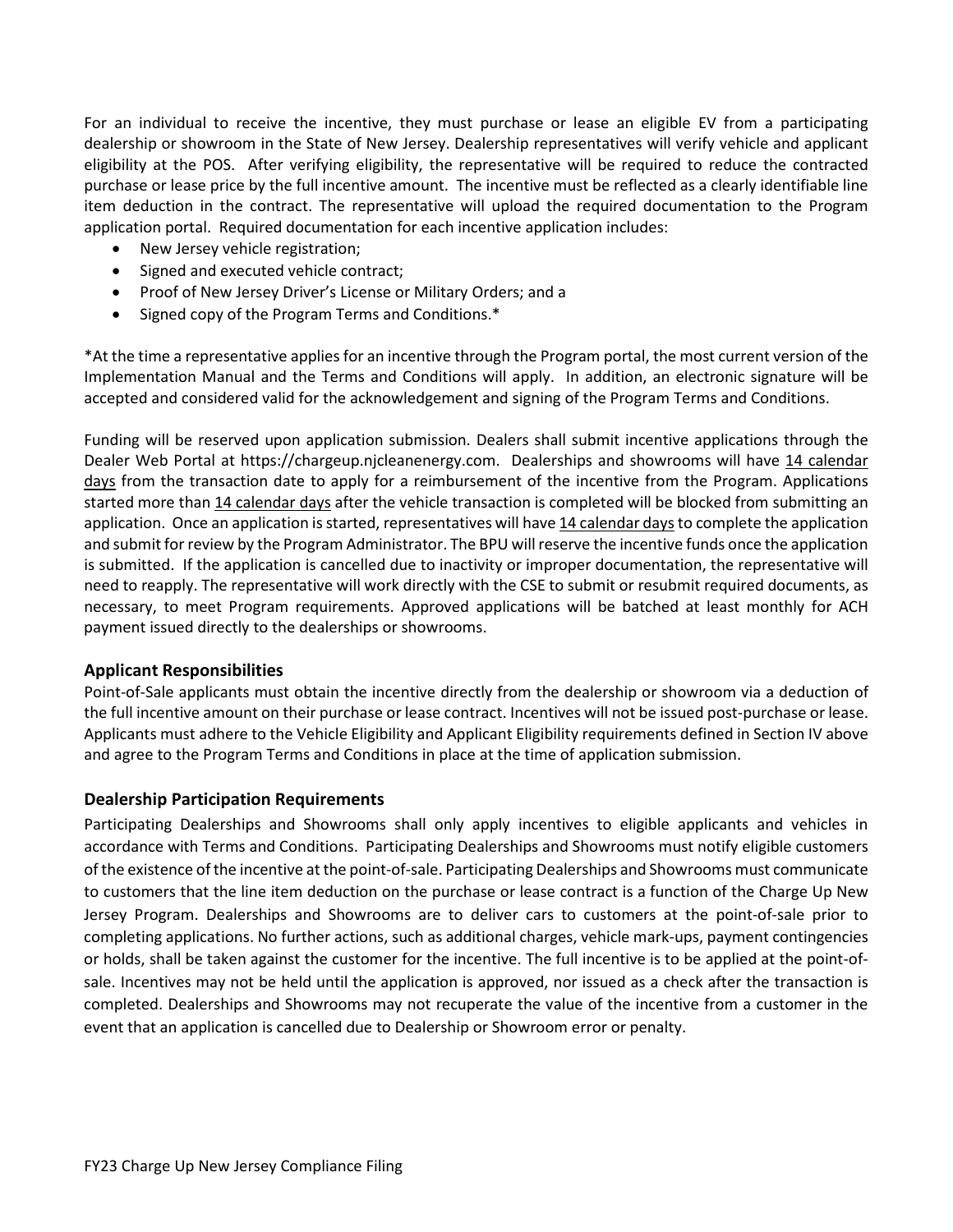(Ex: Dealership or Showroom submits/completes an incentive application past the fourteen (14) calendar day deadline or any other deadline established by the Program Administrator in accordance with the Terms and Conditions and is thus denied an incentive. Dealership or Showroom is not permitted to claw back the value of the incentive.)

In order to ensure consumer confidence in the Program and prevent price gouging, dealers must provide fair, transparent pricing details. Price markups that diminish the value of the State's incentive for the consumer are not permitted. Dealers may not include mark-ups or market price adjustments for which there is no specific line item or additional underlying value.

Dealerships in violation of the Terms and Conditions may be excluded from participation in the Program and risk denial of the incentive reimbursement to which they would otherwise be entitled. Dealerships and Showrooms may not recuperate the value of the incentive from a customer in the event that an application is cancelled due to Dealership or Showroom error or penalty.

Dealerships and Showrooms shall be required to provide weekly order data and estimated delivery dates to the Program Administrator. Dealers are encouraged to collect all supporting documentation required for an incentive at the time of order.

#### **Failure to Adhere to Program Terms and Conditions**

If a vehicle for which an incentive payment was issued is sold, returned, or traded in, a lease is transferred or assumed by another party, or the applicant leaves the state, prior to the expiration of the minimum ownership period or lease agreement in Section IV(5) or the minimum post-purchase or lease residential period in Section IV(2), the purchaser or lessee may be required to reimburse the Program. Exemption from the 36-month period in Section IV(5) or the 2-year residential requirement in Section IV(2) may be allowed if necessitated by unforeseen or unavoidable circumstances, such as military relocation outside the State of New Jersey, death of an applicant, or determination by the Program Administrator that the vehicle has been totaled.

To qualify for an exemption, applicants will be required to submit a written request to the CSE and include official documentation demonstrating proof of one of the above-noted circumstances. The CSE will review all submitted exemption requests and respond back with either an approval, denial, or request for additional documentation within 14 days of submission. All exemption requests will be stored with the original application in the incentive processing platform. To request an exemption for a special circumstance other than those listed above, an applicant can submit a written request explaining the circumstances along with any official corresponding documentation. The CSE will review the appeal request with BPU to determine if the requirements for an exemption have been met.

#### **Changes to the Program**

In the event the federal government establishes a new incentive or tax credit for EVs effective during the FY23 Program, Board Staff may reduce the amount of the Program incentive by up to 50 percent to ensure the efficacy and solvency of the Program.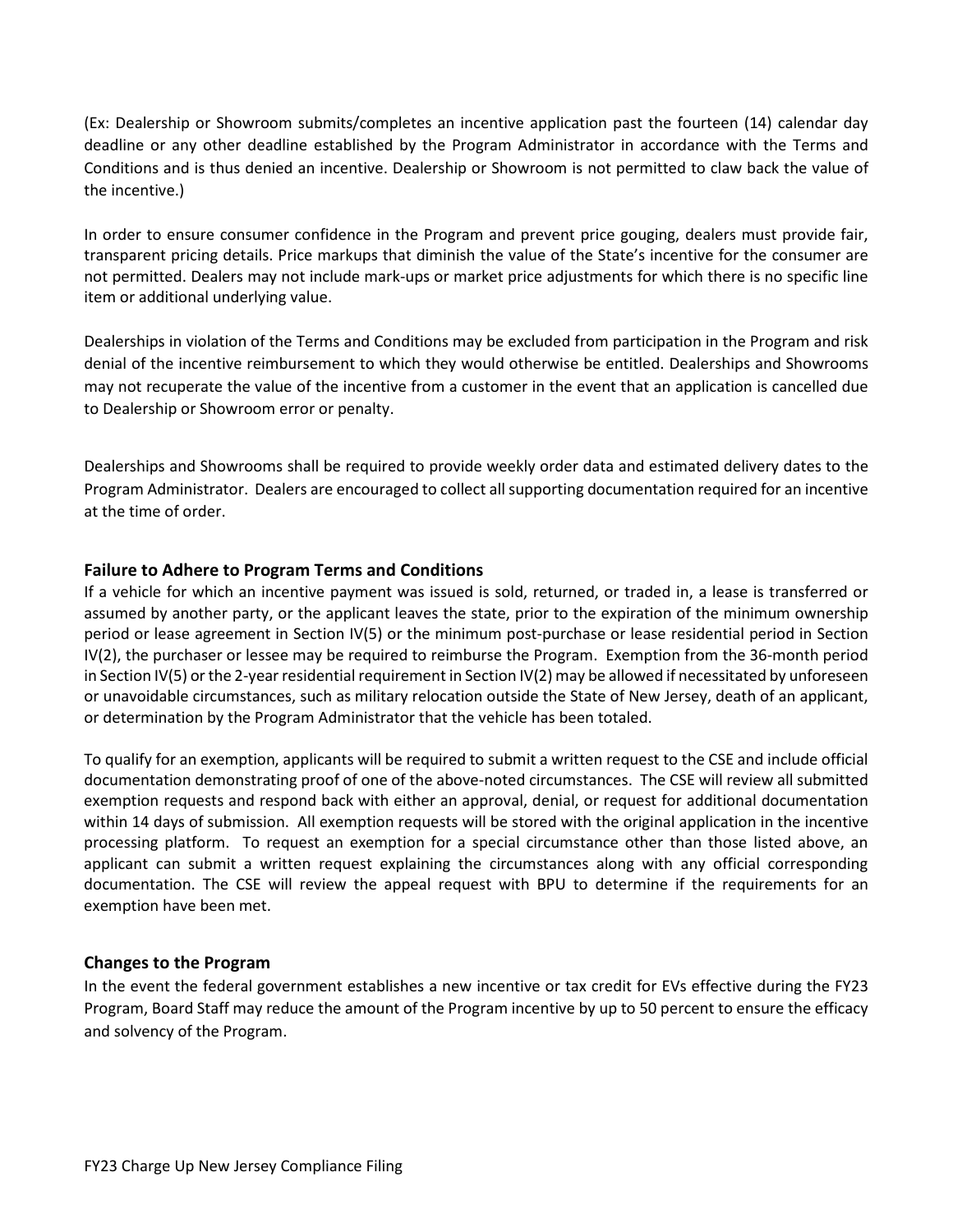# **VI. Electric Vehicle Charger Incentive**

Phase Three of the Program, the Electric Vehicle Charger Incentive, is anticipated to launch in 2022.

#### **Applicant Eligibility**

Applicants must meet the following requirements in order to be eligible to receive the Electric Vehicle Charger Incentive offered by the Program. The eligibility requirements will be checked by the CSE.

#### **Equipment Eligibility**

Under the Charger Incentive of the Charge Up New Jersey Program, only a Level-Two EV charger capable of capturing data (also known as a "smart" or "networked" charger) intended for residential use that has been preapproved by the State of New Jersey is eligible for an incentive. The pre-approved eligibility list shall be provided on the Charge Up website and shall be updated regularly.

#### **Incentives for Eligible Equipment**

The Charger Incentive will utilize the same platform as Phase One of the Charge Up New Jersey vehicle incentive and operate as a post-purchase incentive. The incentive amount will be \$250. The incentive will not cover the associated installation costs, permitting fees, etc., though utilities may offer incentives to install the "make ready" infrastructure for residential chargers. To be eligible for the incentive, applicants would need to upload scanned copies of all required documents.

#### **Required Documentation**

- Proof of purchase and installation of an eligible Level-Two smart charger, either a digital or scanned hard copy;
- Scanned photo of the serial number on the charging equipment itself;
- New Jersey Driver's License as proof of residence and a unique identifier;
	- o One charger incentive per NJ address (including one per apartment in a Multi-Unit Dwelling); and
	- o Each applicant (tracked by their New Jersey Driver's License) may receive up to two (2) charger incentives throughout the duration of the 10-year Charge Up New Jersey Program, but no more than one per address. Applicants may only receive one (1) charger incentive per EV registration (tracked by VIN number).